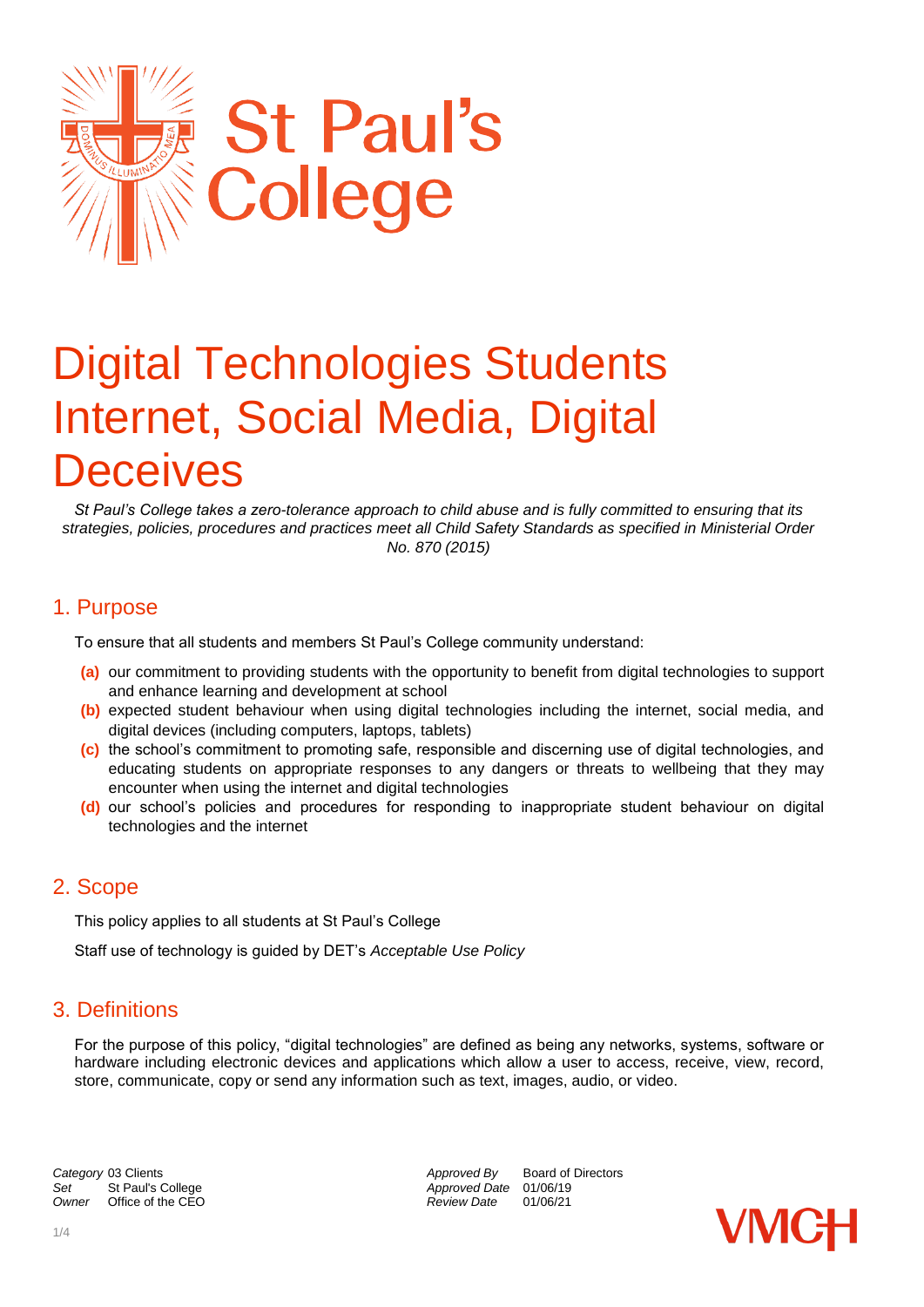## 4. Policy

#### **Vision for digital technology at St Paul's College**

St Paul's College understands that digital technologies including the internet, apps, computers and tablets provide students with rich opportunities to support learning and development in a range of ways.

Through increased access to digital technologies, students can benefit from enhanced learning that is interactive, collaborative, personalised and engaging. Digital technologies enable our students to interact with and create high quality content, resources and tools. It also enables personalised learning tailored to students' particular needs and interests and transforms assessment, reporting and feedback, driving new forms of collaboration and communication.

St Paul's College believes that the use of digital technologies at school allows the development of valuable skills and knowledge and prepares students to thrive in our globalised and inter-connected world. Our school's vision is to empower students to use digital technologies to reach their personal best and fully equip them to contribute positively to society as happy, healthy young adults.

#### **iPads at St Paul's College**

Classes at Example School are delivered with the use of iPads. Students must bring a charged iPad to school each day to be used during class time for different learning activities.

Our school operates a Bring Your Own Device (BYOD) program, which means students must bring their own purchased or leased iPad with them to school each day. Example School has special arrangements with [insert company name, i.e. AppleDirect] a local computer store that offers discounted prices for the lease or purchase of iPads for Example School students.

Students are required to have their own iPad that must:

#### [**Amend as appropriate**]

- be brought to school in a protective case
- have at least 10 GB of storage
- operate on version High Sierra 10.0 or later
- have access to Microsoft Word, Excel and PowerPoint.

Please note that our school does not have insurance to cover accidental damage to students' iPads, and parents/carers are encouraged to consider obtaining their own insurance for their child's iPad.

Example School has in place arrangements to support families who may be experiencing long or short-term hardship to access iPads for schoolwork. We also have a number of spare iPads that can be loaned to students in certain circumstances.

Students, parents and carers who would like more information or assistance regarding our BYOD

#### **Safe and appropriate use of digital technologies**

Digital technology, if not used appropriately, may present risks to users' safety or wellbeing. At St Paul's College, we are committed to educating all students to be safe, responsible and discerning in the use of digital technologies, equipping them with skills and knowledge to navigate the digital age.

At St Paul's College, we:

- use online sites and digital tools that support students' learning, and focus our use of digital technologies on being learning-centred
- restrict the use of digital technologies in the classroom to specific uses with targeted educational or developmental aims
- supervise and support students using digital technologies in the classroom
- effectively and responsively address any issues or incidents that have the potential to impact on the wellbeing of our students
- have programs in place to educate our students to be promoting safe, responsible and discerning use of digital technologies

**Category** 01 Governance & Leadership **Approved By** Board of Directors Set St Paul's College *Set* St Paul's College *Approved Date* 01/06/19<br> *Owner* Office of the CEO *Approved Date* 01/06/21 *Office of the CEO* 

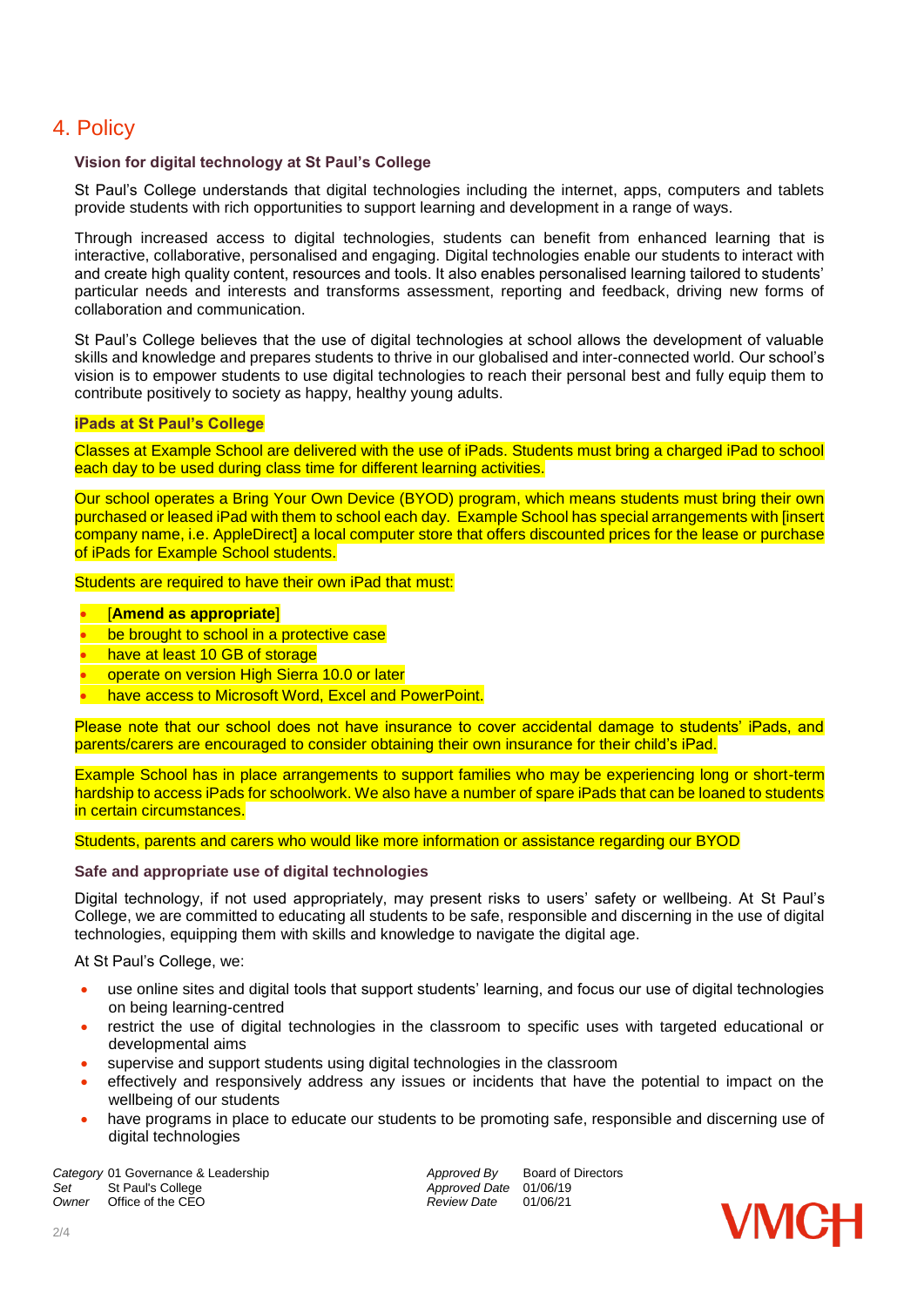- educate our students about digital issues such as online privacy, intellectual property and copyright, and the importance of maintaining their own privacy online
- actively educate and remind students of our *Student Engagement* policy that outlines our School's values and expected student behaviour, including online behaviours
- have an Acceptable Use Agreement outlining the expectations of students when using digital technology at school
- use clear protocols and procedures to protect students working in online spaces, which includes reviewing the safety and appropriateness of online tools and communities, removing offensive content at earliest opportunity
- educate our students on appropriate responses to any dangers or threats to wellbeing that they may encounter when using the internet and other digital technologies
- provide a filtered internet service to block access to inappropriate content
- refer suspected illegal online acts to the relevant law enforcement authority for investigation
- support parents and carers to understand safe and responsible use of digital technologies and the strategies that can be implemented at home through regular updates in our newsletter and annual information sheets.

Distribution of school owned devices to students and personal student use of digital technologies at school will only be permitted where students and their parents/carers have completed a signed Acceptable Use Agreement.

It is the responsibility of all students to protect their own password and not divulge it to another person. If a student or staff member knows or suspects an account has been used by another person, the account holder must notify [insert relevant role, i.e. classroom teacher, the administration] as appropriate, immediately.

All messages created, sent or retrieved on the school's network are the property of the school. The school reserves the right to access and monitor all messages and files on the computer system, as necessary and appropriate. Communications including text and images may be required to be disclosed to law enforcement and other third parties without the consent of the sender.

#### **Student behavioural expectations**

When using digital technologies, students are expected to behave in a way that is consistent with St Paul's College *Statement of Values, Student Wellbeing and Engagement* policy, and *Bullying Prevention* policy.

When a student acts in breach of the behaviour standards of our school community (including cyberbullying, using digital technologies to harass, threaten or intimidate, or viewing/posting/sharing of inappropriate or unlawful content), St Paul's College will institute a staged response, consistent with school policies.

Breaches of this policy by students can result in a number of consequences which will depend on the severity of the breach and the context of the situation. This includes:

- removal of network access privileges
- removal of email privileges
- removal of internet access privileges
- removal of printing privileges
- other consequences as outlined in the school's *Student Wellbeing and Engagement* and *Bullying* **Prevention** policies.

#### **SEE ATTACHED: ACCEPTABLE USE AGREEMENT FOR STUDENTS AT ST PAUL'S COLLEGE**